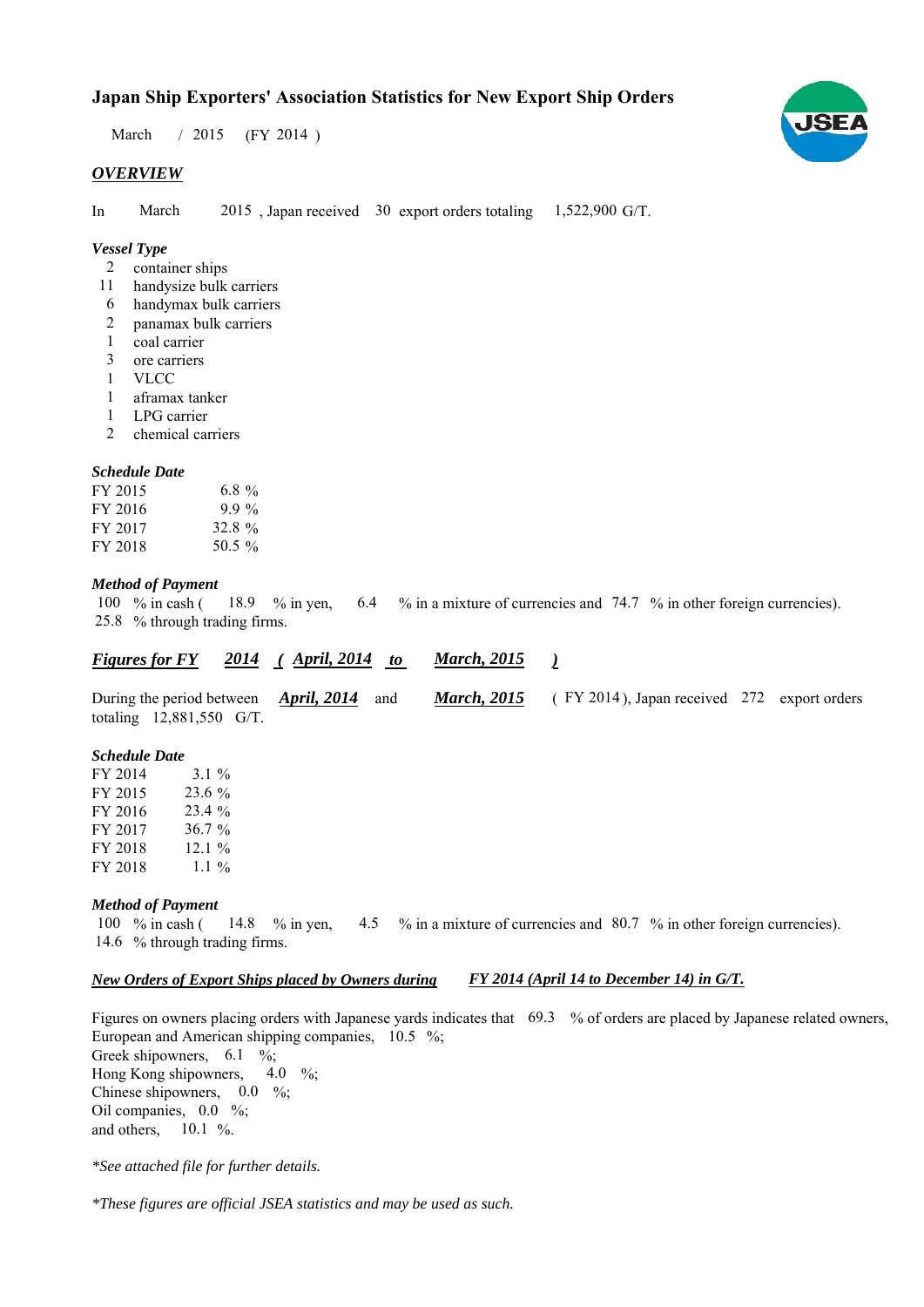# New Export Orders Placed in March 2015 (FY 2014) Based on Fiscal Year

|                       |                  |            |                      |           |               |          |              |          |                |         |                 |           |                  |            |                  | $\frac{1}{2}$ |
|-----------------------|------------------|------------|----------------------|-----------|---------------|----------|--------------|----------|----------------|---------|-----------------|-----------|------------------|------------|------------------|---------------|
| Description           | Apr 13 to Mar 14 |            | Apr $14$ to Nov $14$ |           | December 2014 |          | January 2015 |          | February 2015  |         | March 2015      |           | Apr 14 to Mar 15 |            | Jan 15 to Mar 15 |               |
|                       | No.              | G/T        | No.                  | G/T       | No.           | G/T      | No.          | G/T      | No.            | G/T     | N <sub>0</sub>  | G/T       | No.              | G/T        | No.              | G/T           |
| General Cargos        | 30               | .570,570   |                      | .464,460  |               | 7,400    |              |          |                |         |                 | 288,000   | 20               | 1,759,860  |                  | 288,000       |
| <b>Bulk Carriers</b>  | 348              | 13,176,839 | 151                  | 6,025,850 | 18            | 639,500  |              | 266,740  | 1 <sub>0</sub> | 311,800 | 23              | 918,400   | 208              | 8,162,290  | 39               | 1,496,940     |
| Tankers               | 36               | 1,685,800  | 241                  | 846,800   |               | 568,200  |              | 914,200  |                | 313,700 |                 | 316,500   | 44               | 2,959,400  |                  | .544,400      |
| Combined Carriers     |                  |            |                      |           |               |          |              |          |                |         |                 |           |                  |            |                  |               |
| Others                |                  | 58,170     |                      |           |               |          |              |          |                |         |                 |           |                  |            |                  |               |
| Total                 | 418              | 16,491,379 | 192                  | 8,337,110 | 24            | .215,100 | 12           | ,180,940 | 14             | 625,500 | 30 <sup>l</sup> | 1,522,900 | 272              | 12,881,550 | 56 <sup>I</sup>  | 3,329,340     |
| FY 2014 / FY 2013 (%) |                  | $*175.9$   |                      | 90.0      |               | 62.8     |              | 82.6     |                |         |                 | 80.8      |                  | 78.1       |                  | ** $62.9$     |
| In CGT                |                  | 7,984,890  |                      | 3,990,620 |               | 721,259  |              | 559,810  |                | 341,786 |                 | 671,946   |                  | 6,285,421  |                  | 1,573,542     |

*Figures for shipbuilding orders of 500 G/T and over for export as steel vessels placed with JSEA members are covered.*

\*FY 2013/FY2012

\*\*Calendar Year 2014

JSEA (April 2015)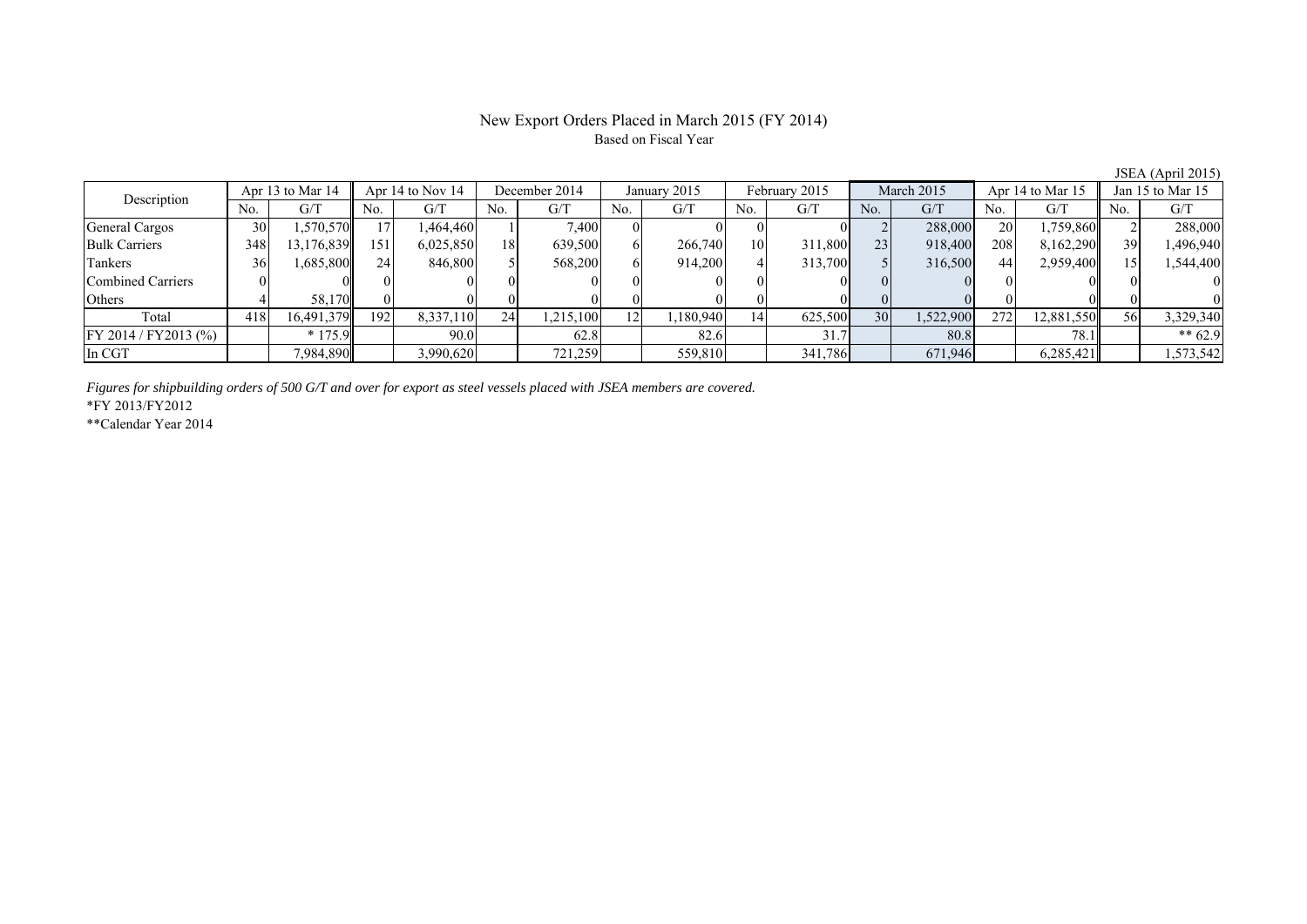# Export Ships Delivered in March 2015 (FY 2014) Based on Fiscal Year

| Description             | Apr 13 to Mar 14 |            | Apr 14 to Nov 14 |           | December 2014 |         | January 2015 |           | February 2015 |         | March 2015      |           | Apr 14 to Mar 15 |            | Jan 15 to Mar 15 |            |
|-------------------------|------------------|------------|------------------|-----------|---------------|---------|--------------|-----------|---------------|---------|-----------------|-----------|------------------|------------|------------------|------------|
|                         | No.              | G/T        | No.              | G/T       | No.           | G/T     | No.          | G/T       | No.           | G/T     | No.             | G/T       | No.              | G/T        | No.              | G/T        |
| <b>General Cargos</b>   | 19               | 741,628    |                  | 278,154   |               |         |              | 38,000    |               | 12,021  |                 | 230,566   | 14               | 558,741    |                  | 280,587    |
| <b>Bulk Carriers</b>    | 244              | 10,598,375 | 157              | 6,359,966 |               | 197,325 | 38           | 1,661,351 | 20            | 677,931 | 30 <sup>1</sup> | 1,227,926 | 251              | 10,124,499 | 88               | 3,567,208  |
| Tankers                 |                  | 618,356    | 13 <sub>1</sub>  | 866.407   |               | 136.740 |              |           |               | 78,434  |                 |           | 17               | 1,081,581  |                  | 78,434     |
| Combined Carriers       |                  |            |                  |           |               |         |              |           |               |         |                 |           |                  |            |                  |            |
| Others                  |                  | 41.274     |                  |           |               |         |              |           |               |         |                 |           |                  |            |                  |            |
| Total                   | 274              | 1,999,633  | 1781             | 1,504,527 |               | 334,065 | 39           | 1,699,351 | 25            | 768,386 | 331             | 1,458,492 | 282              | 11,764,821 | $\Omega$         | 3,926,229  |
| $FY 2014 / FY 2013$ (%) |                  | $*80.7$    |                  | 97.3      |               | 59.1    |              | 141.3     |               | 64.5    |                 | 109.9     |                  | 98.0       |                  | ** $105.5$ |
| In CGT                  |                  | 5,297,726  |                  | 3,465,367 |               | 197,647 |              | 741,303   |               | 396,766 |                 | 660,441   |                  | 5,461,524  |                  | 1,798,510  |

*Deliveries of new shipbuilding orders of 500 G/T and over for export as steel vessels placed with JSEA members are covered.*

\*FY 2013/FY2012

\*\*Calendar Year 2014

JSEA (April 2015)